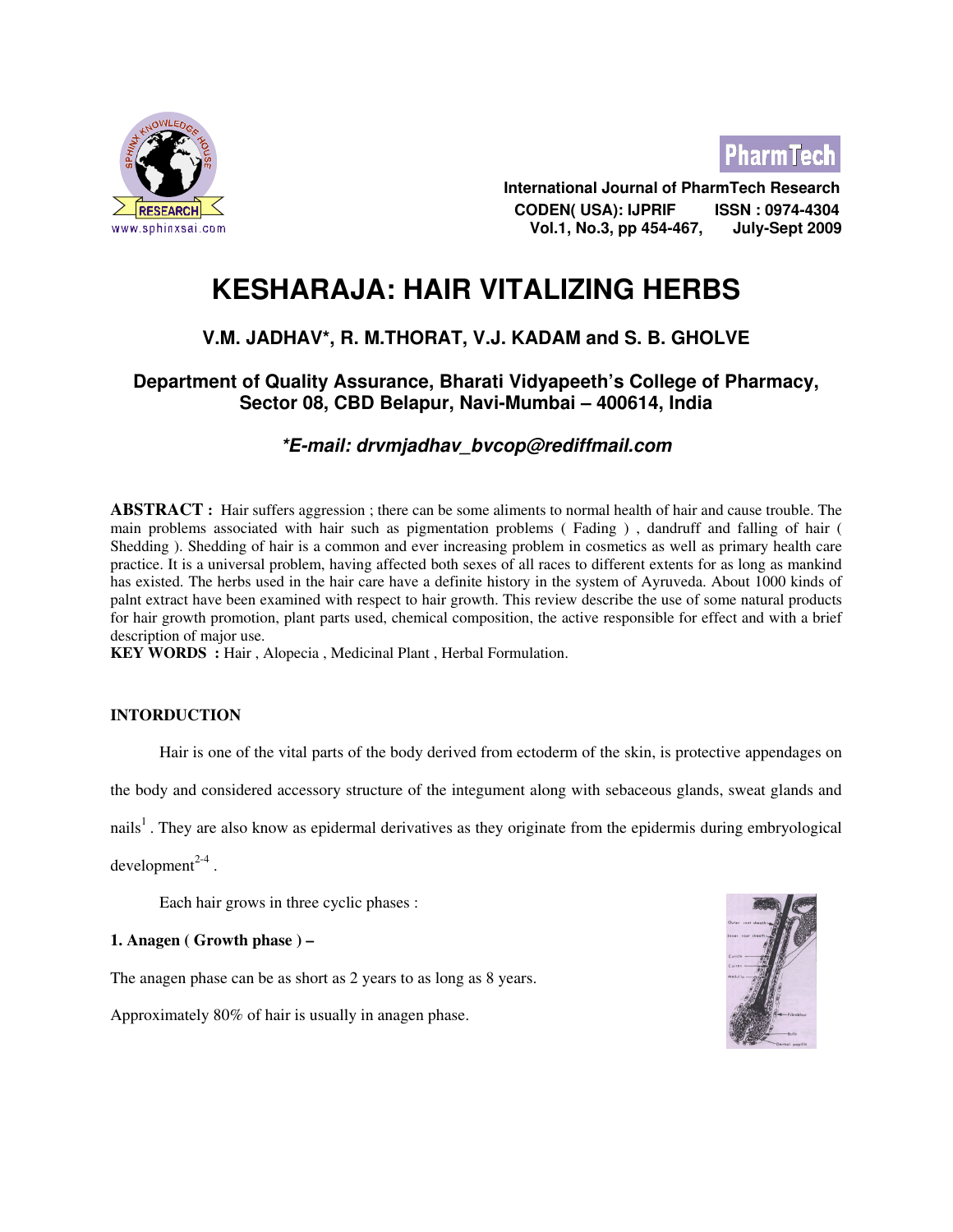# 2. Catagen ( Involution ) -

In the catagen phase, the growth activity ceases and hair moves to the next phase, catagen phase is between 10-14 days.

#### 3. Telogen ( Resting phase ) -

The Telogen phase is a state at which the hairs move into resting state.

This phase lasts for  $90-100 \text{ days}^5$ .





 In general, 50-100 hairs at random are shed everyday. An increase of more than 100 hair per day constituents a state of hair loss or alopecia, albeit it could be temporary<sup>6.</sup>

Ayurveda has described hair disease in three words, which are as under

- 1. Khalitya : Means loss of hairs
- 2. Palitya : Means prematured hair graying
- **3. Indralupta :** Means alopecia areata, totalis, universalis<sup>7-8</sup>

 Various factors contribute to hair fall / loss. Genetic predisposition and hormonal factors predominantly contribute to the above. Various disease state such as typhoid, malaria, jaundice etc., also cause hair fall, although temporarily. The use of chemotherapeutic agents also cause hair fall<sup>6</sup>. The telogen/ anagen effluvium is considered to be the reason for hair fall / loss. Hair fall/ loss cause a very stressful state of mind for hair fall sufferers. In females, the hair fall causes a major concern especially in India. Andorgens are considered to be one of the most important causes for alopecia apart from a variety of other factors<sup>9</sup>.

 The patents claim that the effect are due to stimulation of the hair follicle or scalp metabolism, possibility due to an acceleration of blood circulation, activation of dermal papilla, antitestosterone action or increased nutrition to the hair follicles through accelerated blood flow but the mechanism are not yet  $clear<sup>10-11</sup>$ .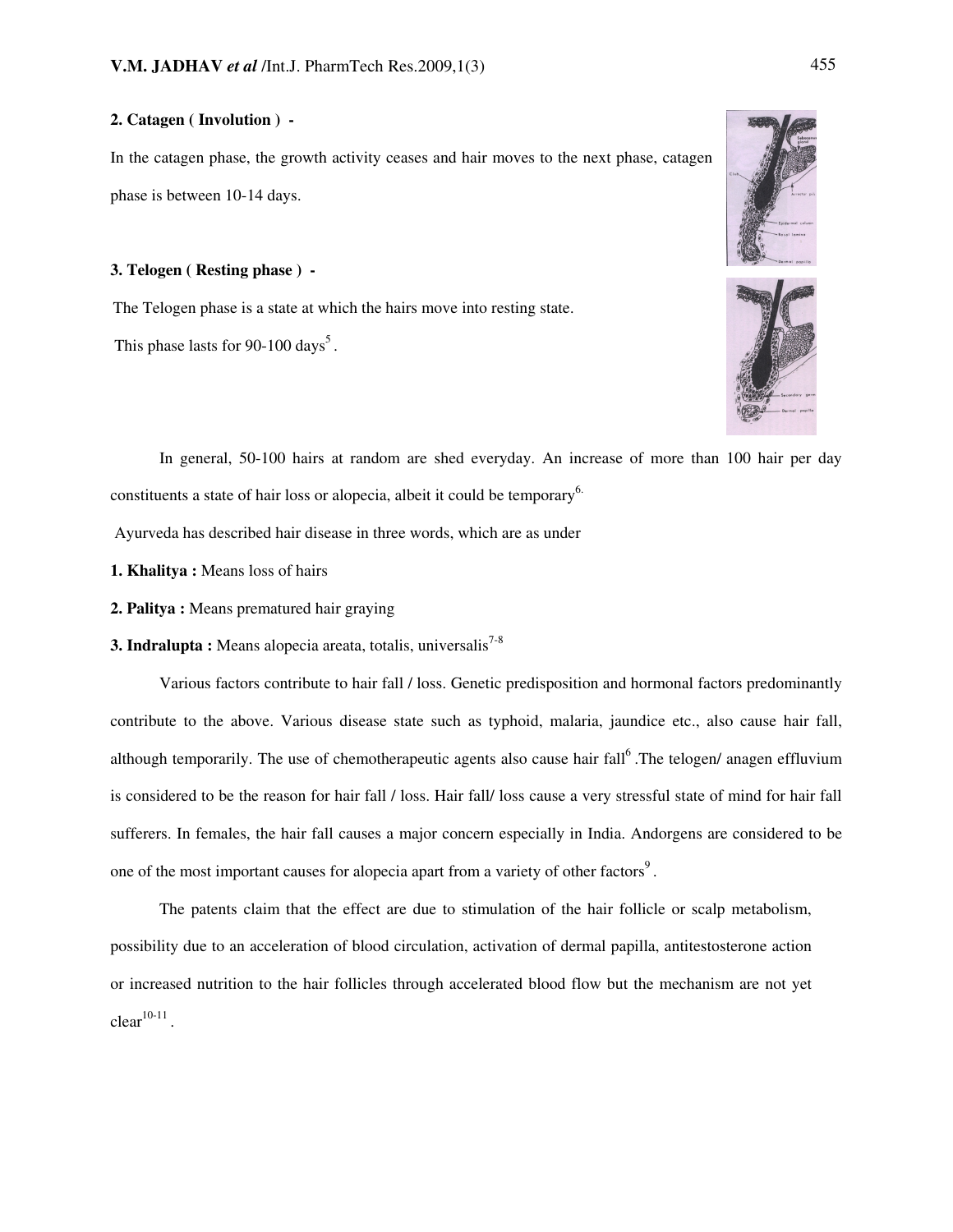Natural products in the form of herbal formulations are available on the market and are used as hair tonic, hair growth promoter, hair conditioner, hair-cleansing agent, antidandruff agents, as well as for the treatment of alopecia and lice infection $12$ .

A number of herbal products have been acclaimed with hair growth- promoting activity<sup>13</sup>. The traditional system of medicine in India acclaims a number of herbal drugs for hair growth promotion. The article present a review of those used more frequently.

#### 1. Hbiscus rosa-sinensis Linn ( Malvaceae )

Parts used : Leaves & Flowers

#### Chemical constituents :

Flavonoids; Anthocyanins and Cyaniding-3,5-diglucoside, Cyaniding-3-sophoroside-5 glucoside, Quercetin-3,7-diglucoside, Quercetin-3-diglucoside $^{14}$ .

It is a glabrous shrub widely cultivated in the tropics. It is well accepted that the leaves and flowers of Hibiscus rosa-sinensis have hair growth promting and antigreying

properties<sup>15-16.</sup> In India, the herbal products in the market intended for hair growth include the extract of various parts of Hibiscus rosa-sinensis. Adhirajan et al. reported that the leaf extract of Hibiscus rosa-sinensis has a potential effect on maintaining the hair growth in-vivo and in-vitro methods<sup>17</sup>.

# 2. Cuscuta reflexa Roxb ( Convolvulaceae)

#### Part used : Stems

#### Chemical constituents :

Cuscutin, Cuscutalin,  $\beta$ -Sitosterol, Luteolin, Bergenin & Kaempferol  $^{18}$ .

It is a leafless, twinning, parasitic dodder with slender long yellow stems distributed in tropical and temperate region and common throughout India. It is commonly know as

amarbel. Dixit et al. reported hair growth activity of *Cuscuta reflexa* Roxb. Stem through the periodic transformation of hair follicle from telogen to anagen phase<sup>19</sup>.



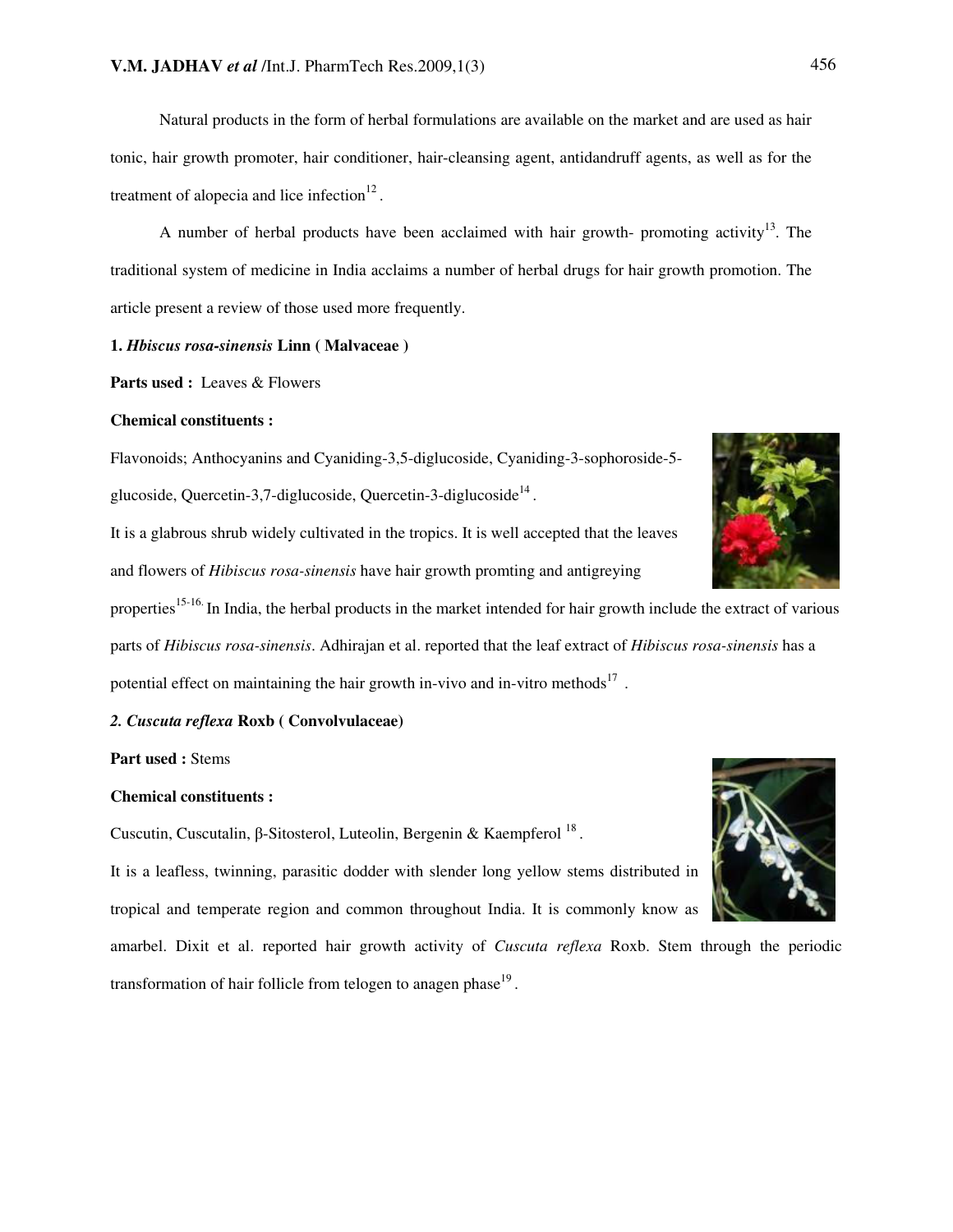#### 3. Asiasari radix (Aristolochiaceae)

Parts used : Roots & Rhizomes

#### Chemical constituents :

Safrole (18.4%), Methyl eugenol (18%), 3-methoxytoluenes & 3-benzodioxole derivaties $^{20}$ .

Asiasari radix is the root and / or Rhizome of Asiasarum heterotropoides (

Aristolochiaceae). Rho et al. suggested that the *Asiasari radix* extract has hair growth promoting potential, and this effect may be due to its regulatory effects on both cell growth factor gene expression $21$ .

#### 4. Ocimum gratissum Linn ( Lamiaceae)

Part used : Leaves

#### Chemical constituents :

Essential oil : Eugenol, Carvacrol, Nerol & Eugenol methyl ether $^{22}$ .

It is an herb found throughout India. Orafidiya et al. investigated the efficacy of the leaf essential oil of Ocimum gratissum Linn. ( Ocimum oil ) in promoting hair growth in

cyclophoshamide-induced hair loss and concluded that ocimum oil may be capable of enhanced normal hair growth and promoting follicular proliferation in cyclophosphamide-induced hair  $loss^{23}$ .

#### 5. Ginseng radix ( Araliaceae )

Parts used : Roots & Stems

#### Chemical constituents :

Ginsenosides, Essential oil : Sesquiterpenes, Polyacetylenes, Polysaccharides, peptidoglycans, Steroid, Choline, Vitamin- B, C, E, Fatty acid, Carbohydrates, Amino acids $^{24}$ .

It is an important crude drug that has been used from ancient time to improve constitutional tendencies to poor body condition, to promote appetite, to





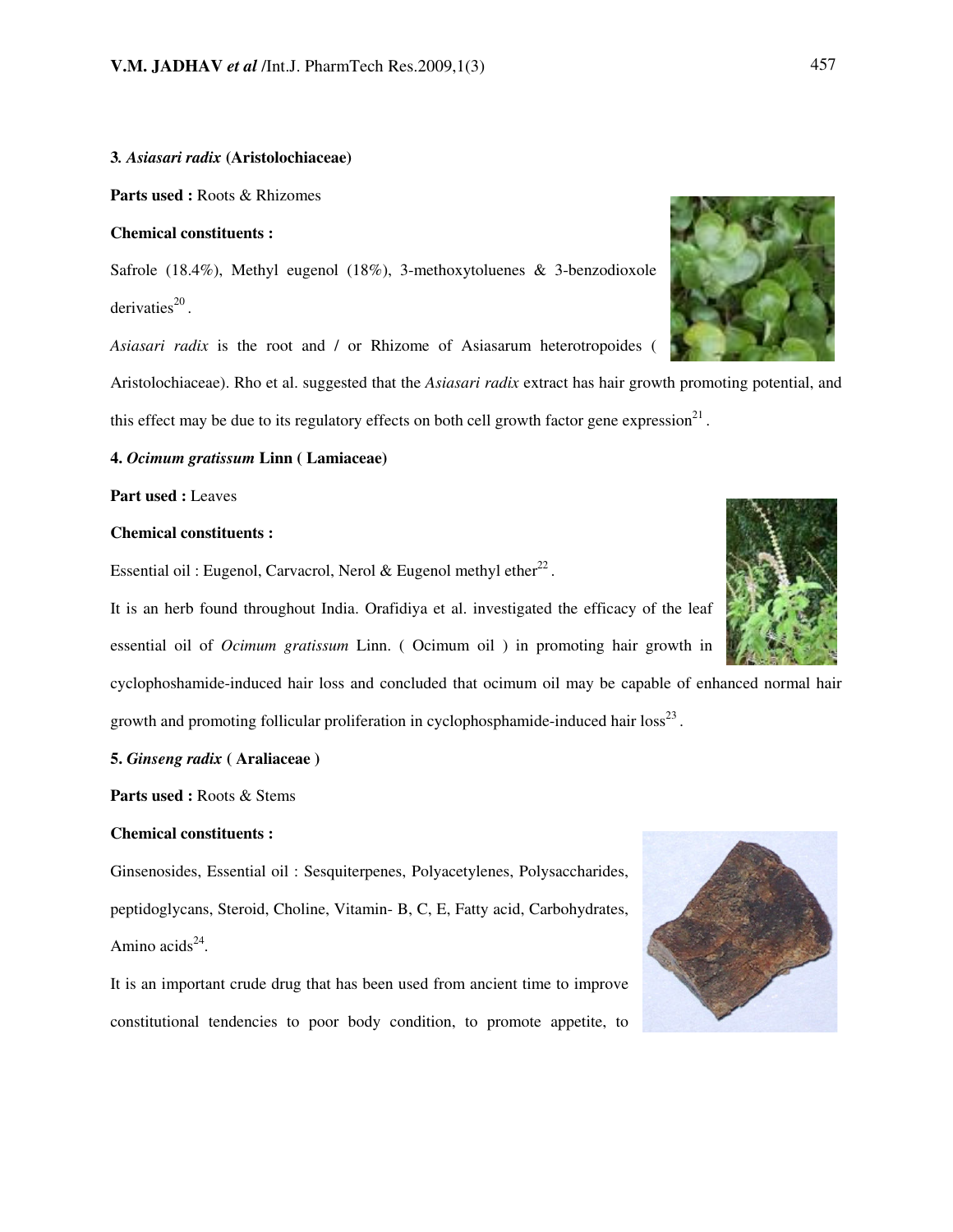increase vitality and to reduce over sensitivity to cold. Matsuda et al. indicated that Ginseng radix possesses hair growth promoting activity and that G-Rb1, may be one of the active constituents of *Ginseng radix* in the mouse vibrissal hair follicle organ culture model $^{25}$ .

6. Aloe vera L. (Liliaceae )

Part used : Leaves

#### Chemical constituents :

 Barbaloin ( 15-40%) , Hydroxyaloin ( 3% ), Mucilage ( Glucose, Galactose, Mannose, Galacturonic acid), Aloe-emodin, Aloesone, Alocutin A and  $B^{26}$ .

Aloe vera L. or A. barbadensis gel is used traditionally for hair loss and for improvement in

hair growth following alopecia. Inaoka et al. reported that aloenin is the major constituent responsible for promoting hair growth without irritating the skin<sup>27</sup>.

## 7. Rosmarinus officinalis Linn ( Labiatae )

Parts used : Leaves & Flowers

#### Chemical constituents :

Volatile Oil  $(1-2\%)$  : Bornyl acetate, Borneol, Cineole, Camphene,  $\alpha$ -pinene, Rosemarinic acid,  $\alpha \& \beta$  amyrins, Betulins  $\& \beta$ -Sitosterol<sup>28</sup>.

It is an aromatic herb surrounded by tradition and legends but with improvement

culinary, medicinal and cosmetic properties. In folk medicine it is used to stimulate growth of hair as a rinse. Rosmarinic acid have antioxidant effect $^{29}$ .

#### 8. Lawsonia alba L. ( Lythraceae )

Parts used : Leaves & Seeds

#### Chemical constituents :

Coumarins, Naphaquinones (Lawsone), Flavonoids, Sterols, Tannins, Xanthones, Laxanthones &  $\beta$ -ionone of the essential oil<sup>30</sup>.

It has been cited as a growth accelerator and was used in an ancient Egyptian formula to cure the loss of hair. The incidence of contact dermatitis appears to be extremely rare with the use of henna. Henna leaf have antiinflammatory  $\&$  antiallergic effect<sup>31</sup>.





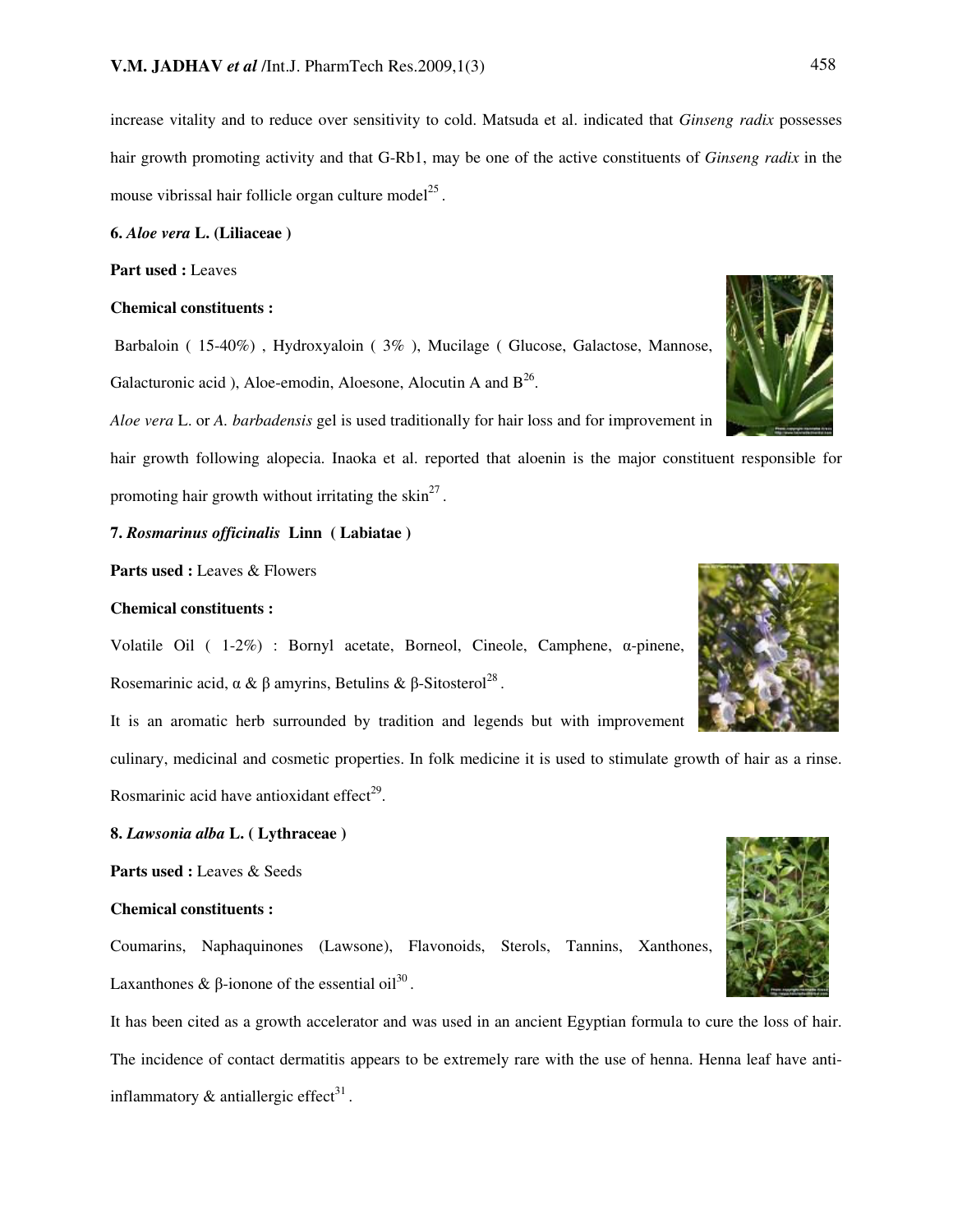# 9. Ginkgo biloba ( Ginkgoaceae )

Part used : Leaves

#### Chemical constituents :

Lactones ( 6%) : Diterpenoids , Ginkgolides A, B, C, Bilobalide-A, Flavonols ( 24%) : Kaempferol, Quercetin, Isorhamnetin $^{32}$ .

Kobayashi et al. investigated that Ginkgo biloba leaf extract promote hair regrowth, through combined effects on proliferation and apoptosis of the cells in the hair follicule thus suggesting potential as a hair tonic<sup>33</sup>.

#### 10. Tridax procumbens L. ( Compositae )

Part used : Leaves

#### Chemical constituents :

Flavonoid : Procumbenetin<sup>34</sup>, 1.7% Fumaric acid,  $\beta$ -sitosterol, Alkalodies, Tannin<sup>35</sup>, Luteolin, Glucoluteolin, Quercetin, Isoquercetin<sup>36</sup>.

Tridax procumbens L. is found as weed throughout India. Pathak et al. investigated hair growth promoting activity of *Tridax procumbens* promotes the growth of hair<sup>37</sup>.

### 11. Sophora flavescens ( Leguminous plants )

Part used : Roots

### Chemical consittuents :

Alkalods: Oxymatrine, Matrine, Losmatrine, Sophoranol, Sophocarpine, Bioflavones : Norkurarinone, Kuraridinol, Sophoraflavanone,

Formoronetin & Fatty acids<sup>38</sup>.

Roh et al. found that the extract of dried roots Sophora flavescens has out standing

hair growth promoting effect. Sophora flavescens extract induced mRNA levels of growth factors such as IGF-1 and KGF in dermal papilla cells, suggesting that the effect of Sophora flavescens extract on hair growth may be mediated through the regulation of growth factors in dermal papilla cells. In addition the Sophora flavescens extract revealed to possess potent inhibitory effect on the type II 5 Y-reductase activity<sup>39</sup>.

### 12. Citrullus colocynthis Schrad ( Cucurbitaceae )

Part used : Fruits





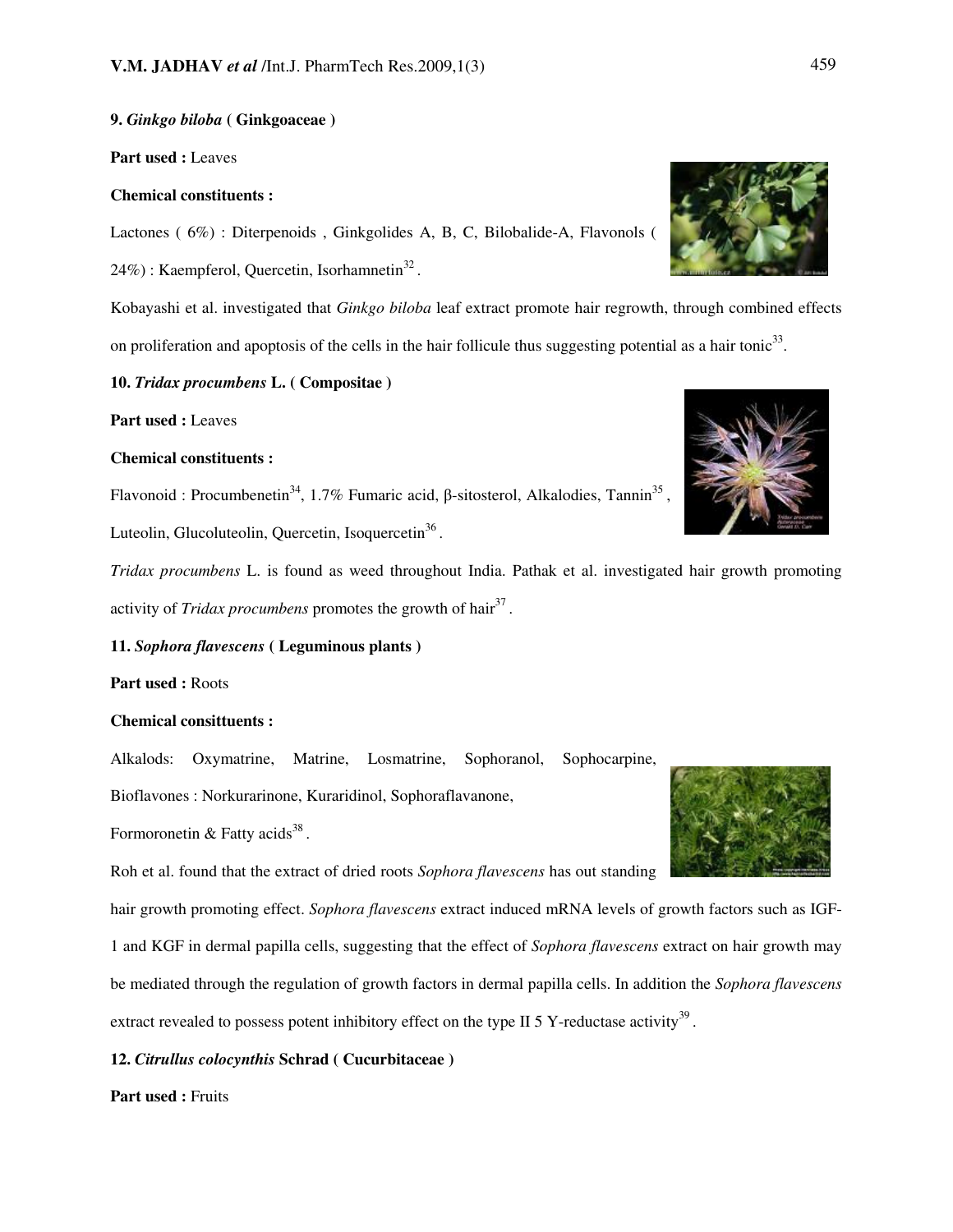## Chemical constituents :

Resinous Glycosides ( Colocynthin & Colocynthitin ), Phytosterol Glycoside, Citrullol, Pectin, Albuminoides, Cucurbitacins-Cucurbitacin E &  $I^{40}$ .

Dixit et al investigated of Citrullus colocynthis promotes the growth of hairs. Also found least hair growth initiation and completion time, maximum number of hair follicles in

anagenic phase.  $5\alpha$ -Reductase has been implicated as one of the major causes of hair loss. It may be rewarding if studies tounfold the mechanism of action of herbal extracts are undertaken using this bed<sup>41</sup>.

#### 13. Emblica officinalis ( Euphorbiaceae )

Part used : Fruits

#### Chemical constituents :

Alkaloids (Phyllantidine, Phyllantine), VitaminC, Gallotannis (5%), Carbohydrates ( 14% ), Pectin, Minerals, Phenolic acid, Gallic acid, Ellagic acid, Phyllemblic acid, Emblicol, Amino acid ( Alanine, Aspartic acid, Glutamic acid, Lysine, Proline  $)^{42}$ .

Gupta et al investigated increase in hair growth acivity of *Emblica officinalis*. It holds the promise of potent herbal alternative for minoxidil. Also suggest excellent results of hair

growth in formula prepared by cloth pouch boiling method{Emblicaofficinalis(Euphorbiaceae), Bacopa monnieri (Scrophulariaceae), Trigonella foenumgraecum ( Leguminosae ), Murraya koenigii

 $(Rutaceae)$ <sup>43</sup>.

14. Bacopa monnieri ( Scrophulariaceae )

Part used : Whole Plant.

# Chemical constituents :

Alkaloids ( Brahmine, Herpestine ), Saponins ( Monnierin, Hersaponin, Bacoside A, A3, B ), Steroids (Stigmasterol,  $\beta$ -Sitosterol)<sup>44</sup>.

#### 15. Trigonella foenumgraecum ( Leguminosae )

Part used : Seeds.







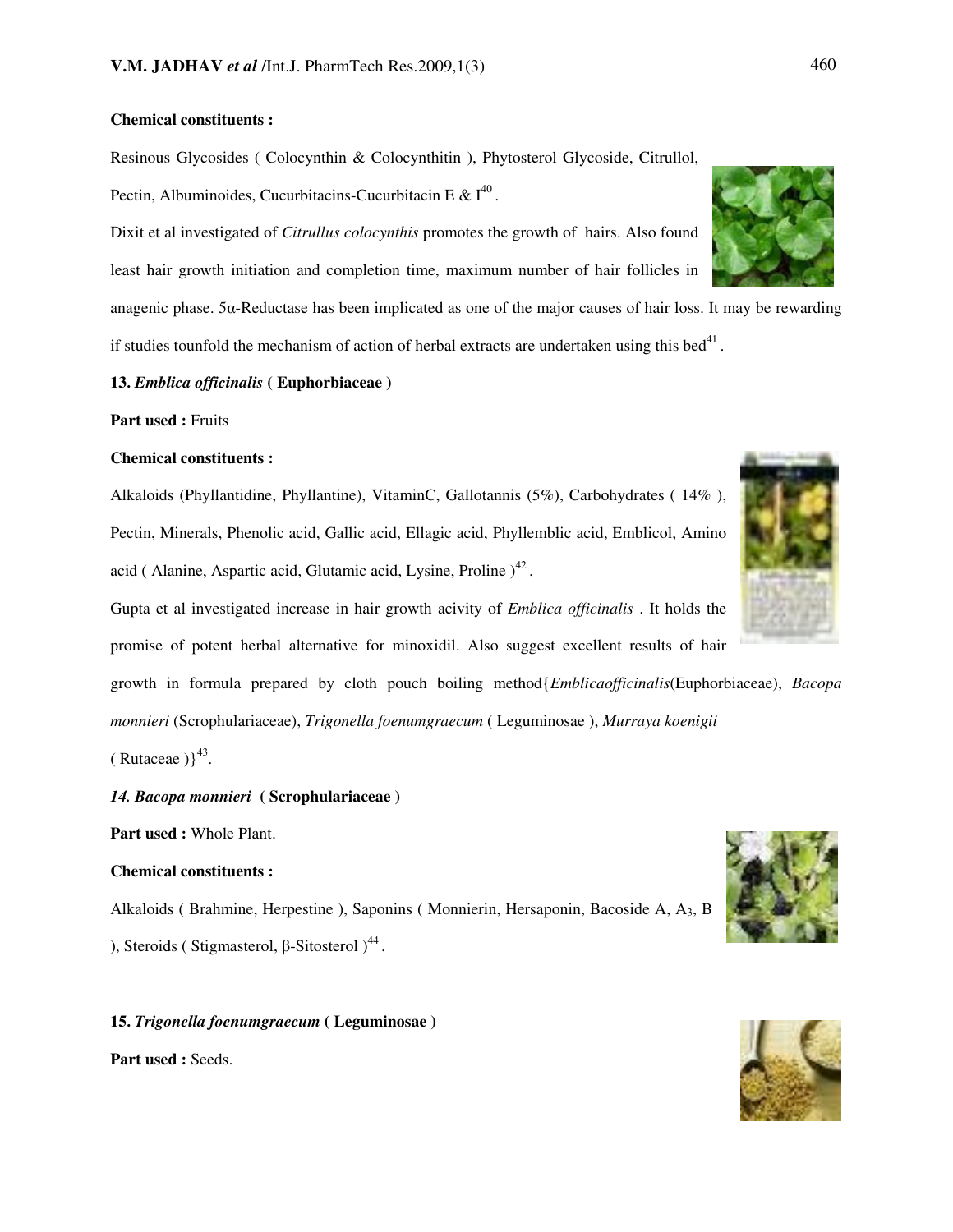# Chemical constituents :

Flavonoids: Quercetin, Luteolin, Saponins : Diosgenin, Tigogenin, Gitogenin, Trigonelline, Protein (26%), Fats(6%), Carbohydrates: Galactomannan  $(44\%)^{45}$ .

16. Murraya koenigii ( Rutaceae )

Part used : Leaves

#### Chemical constituents :

7,4<sup>1</sup>-diOMe Vitexin, 4<sup>1</sup>-OMe Kaempferol, Vanillic acid, Syringic acid,

p-coumaric acid<sup>46</sup>.

17. Nordostachys jatamansi ( Valerianaceae )

Parts used : Rhizomes & Roots.

#### Chemical constituents :

Volatile Essential Oil ( 0.5-2%) : Jatmansone, Sesquiterpenoid( 0.02-0.1%), Spirojatamol, Patchouli alcohol, Jatamol A & B, Jatamansic acid, Nardostachone, Nardol $^{47}$ .

It is erect perennial herb, Grows in watery land and in south Himalays. Ali et al reported that Nordostachys jatamansi having hair growth acitivity<sup>48</sup>.

18. Eclipta alba ( L ) Hassak ( Asteraceae )

Part used : Whole plant

#### Chemical constituents:

Flavonoids & isoflavonoids : Wedelolactone, Desmethylwedelolactone, Triterpene

glycosides & Saponins : Eclalbasaponins I-VI,  $\beta$ -amyrin<sup>49</sup>.

It is a common weed growing throughout India on waste ground. Thakur at al investigated that  $\beta$ -sitosterol and wedelolactone responsible for hair growth acitivity.

 $5\alpha$ -reductase inhibiton contributes in treatment of androgenic alopecia.  $5\alpha$ -reductase inhibition by  $\beta$ -sitosterol has been well documented in this study<sup>50</sup>

**Daniel et al** also reported the following herbs for hair growth activity<sup>51</sup>:





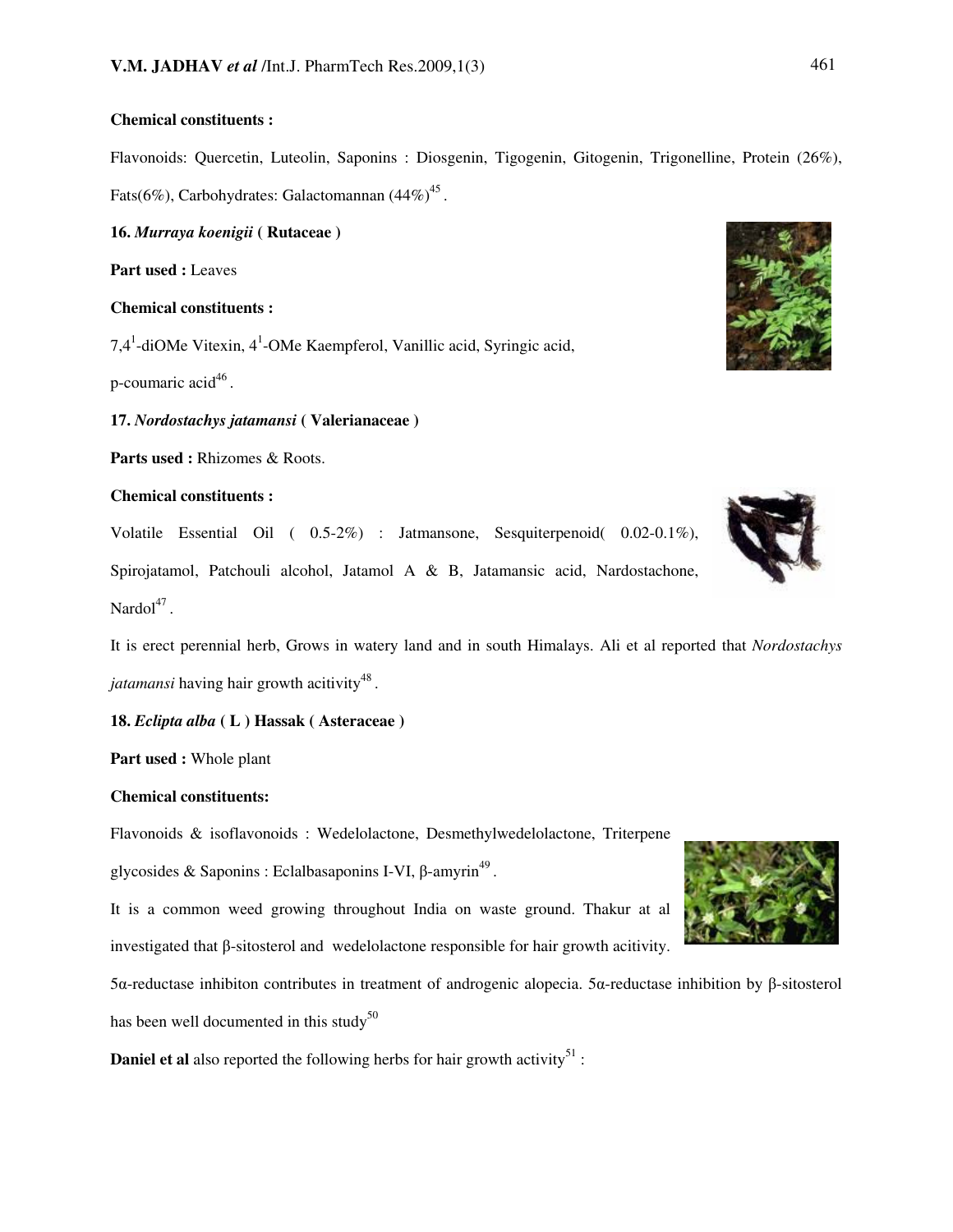# 19. Indigofera Tinctoria ( Papilionaceae )

Part used : Whole Plant

# Chemical constituents :

Apigenin, Kaempferol, Luteolin, Quercetin<sup>52</sup>.

20. Vitex negundo Linn ( Verbenaceae )

Part used : Leaves

# Chemical constituents :

Aucubin aginuside, Alkaloids : Nishindine, Hydrocotylene, Glyoflavonoids, Orientin,

Isoorientin, 5-Hydroxy,  $3,6,7,3^1,4^1$  pentamethoxy flavone<sup>53</sup>.

21. Terminalia bellerica ( Combretaceae )

Part used : Whole plant

# Chemical constituents :

-Sitosterol, Gallic acid, Ellagic acid, Ethyl galllate, Galloyl glucose, Chebulagic acid, Cardiac glycoside, Bellaricanin<sup>54</sup>.

22. Gmelina arborea ( Verbenaceae )

Part used : Fruits

Chemical constituents :

 $G$ melofuran, Gmelinol, Hentriacontanol,  $\beta$ -Sitosterol<sup>55</sup>.

# 23. Centella asiatica Linn ( Hydrocotylaceae )

Part used : Whole Plant

# Chemical constituents :

Triterpenoid Saponins ( Madecassoside 0.7-5% , Asiaticoside 0.1-0.6% ),

Aglycones (Asiatic acid 0.1-0.5%, Madecassic acid 0.5-0.8%)<sup>56</sup>.

# 24. Cardiospermum halicacabum Linn ( Sapindaceae )

Part used : Whole Plant











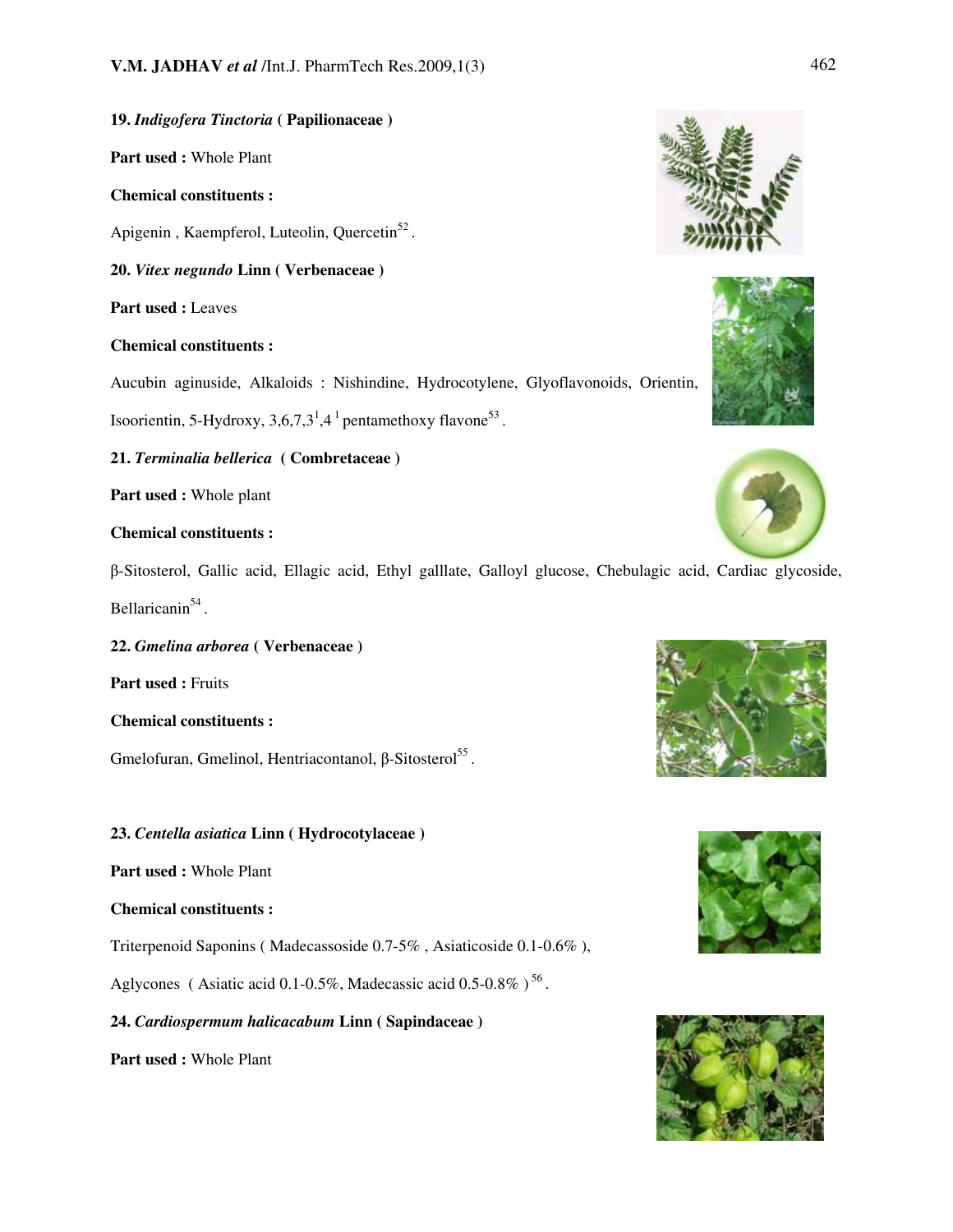# Chemical constituents :

Flavones (Apigenin, Acacetin, 7-O Me apigenin, 7,4<sup>1</sup>-diOMe apigenin,  $3^1$ ,4-diOMe luteolin), Phenolic acid ( Melitotic,  $_{P}$ -coumaric, Ferulic acid ), Cyanolipid<sup>57</sup>

The herbs T. procumbens and E. alba belogs to the compositae family, found as weed throught India and used in the indigenous system of medicine for the treatment of variety of human ailments, particularly liver disorders, wound healing and as hair growth promoters.

Dixit et al. investigated hair growth activity of a mixture of Eclipta alba hassk, Citrullus colocynthis shrad and  $Tridx$  procumbens  $Linn^{19}$ .

 Jain et al. investigated the hair growth activity of almond oil, til oil and coconut oil preparation containing ariel part of Zizyphus jusaba, Cuscuta reflexa, Citrus burgamia, Lagenaria sicaraia, Hibiscus rosasinensis and Allieum cepa, seed of Trigonella foinum- graceum and fruits of Embelica officinalis  $^{58}$  .

Following are the marketed herbal formulation..

| Sr. No. | <b>Manufacture Formulation Content</b>     | <b>Product name</b>           |
|---------|--------------------------------------------|-------------------------------|
| 1.      | Amla, Bringgraj                            | Keshamrit Oil                 |
| 2.      | Bhringgraj, Godanti                        | Nutrich Capsule               |
| 3.      | Vacha, Jevanti                             | Keshmitra Tablet              |
| 4.      | Bhringgraj, Godanti                        | Nutrich Capsule               |
| 5.      | Tulsi, Neem                                | Sidha Shampoo                 |
| 6.      | Chamomile, Rosemary                        | Regrow Massage Oil            |
| 7.      | Amla, Bhringgraj                           | Saini Herbal Hair Conditioner |
| 8.      | Amla, Heena                                | Shyamla Shampoo               |
| 9.      | Ashwagandha, Shatawari                     | Kesh Vardan Capsule           |
| 10.     | Amla, Bhringgraj                           | Kesh Rakshe Oil               |
| 11.     | Amla, Jatamansi                            | K-7 Taila Oil                 |
| 12.     | Brahmi, Bhringgraj, S. indicum             | Hibril Oil                    |
| 13.     | Brahmi, Bhringaraj, L. innermis            | Hairvit Oil                   |
| 14.     | Hibiscus rosa sinenis, E. alba, O. sanctum | Hairich Capsule & Oil         |
| 15.     | Amla, Bhringaraj, Brahmi                   | Chirayu Herbal Oil            |
| 16.     | Amla, Bhringaraj, Guduchi                  | Hairbac Tablets               |

# Table 1 : Marketed Herbal Formulation<sup>59</sup>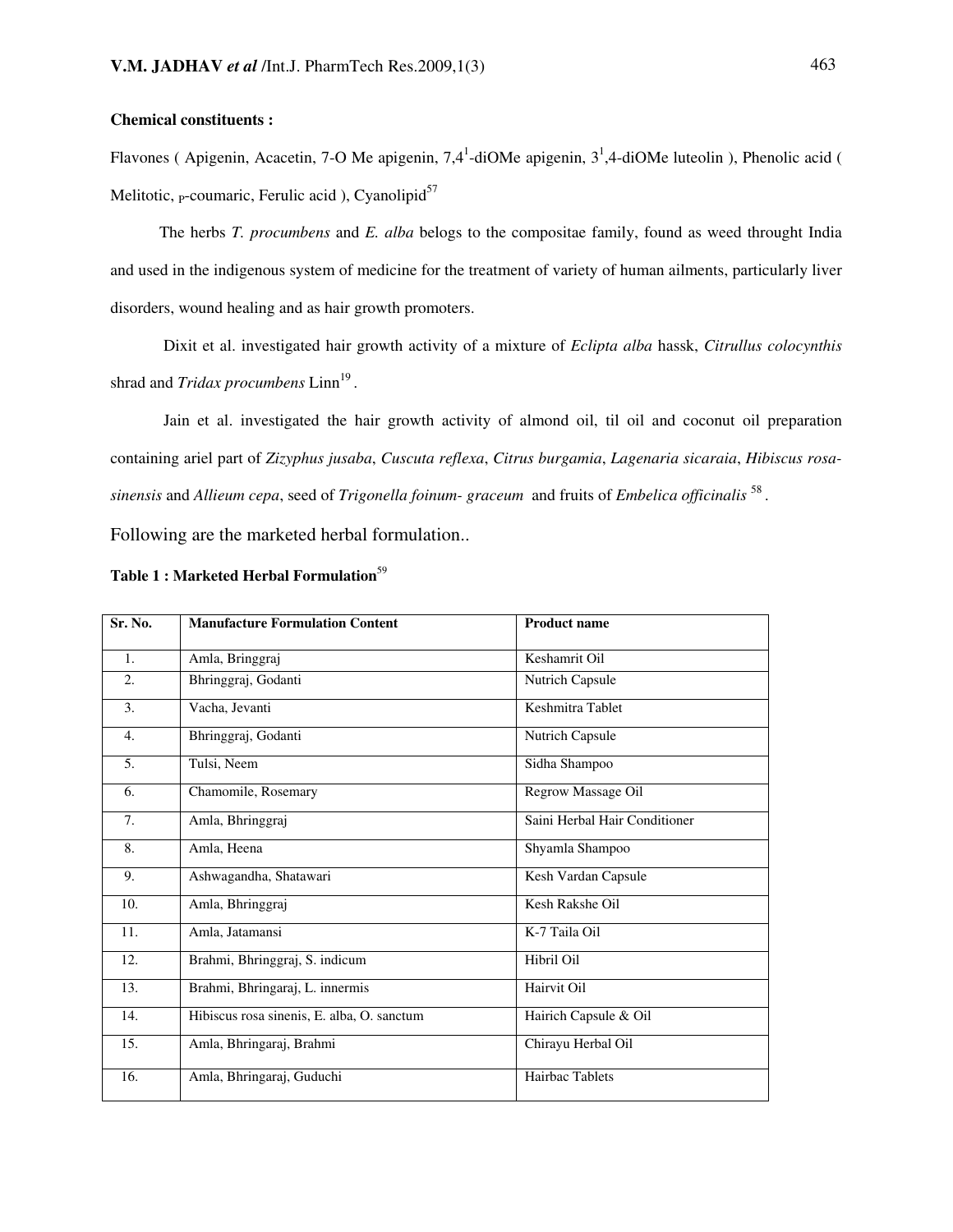#### **CONCLUSION**

 Alopecia, a dermatological disorder that has been recognized for more than 2000 years. It is common problem that has affected men and women. It is investigated through many treatment are on offered including natural or synthetic based products , but natural product are continuously gaining popularly and the use of plant extract in formulation. Because synthetics based product may cause human health hazard with several side effects. In the future it is possible that many new plants extract of commercial significance will be identified.

#### REFERENCES :

- 1. Ebling, F. I. G., The biology of hair, Dermatol. Clin., 5 , 1987, 467-481.
- 2. Cash, T. F., The Psychology of hair loss and its implication for patient care, Clin, Dermatol, 19 , 2001; 161-166.
- 3. Messenger, A. G., Medical management of male pattern hair loss, Int. J. Dermatol, 39, 2000; 585- 586.
- 4. Stough, D., Stenn, K., Haber, R., Parsley, W. M., Vogel, J. E., Whiting, D. A.& Washenik, K., Psychological effect, Pathophysiology and management of androgenetic alopecia in men, Mayo. Clin. Proc, 80 [10] , 2005 ; 1316-1322.
- 5. Ralf, P.& George, C., The biology of hair follicles, New Engl, J. Med., 341, 1999; 491-497.
- 6. Bertolino, A. P., Klein, L. M.& Fredberge, L. M., Biology of hair follicles, In Dermatology in General Medicine, TB Fitzpatrick, AZ Eisen, K Wolf, IM Fredberg, KF Austen editors; 1993; Mc Graw Hill Inc, New York, 289-293.
- 7. Sastri, S., Madhavanidanam [ Chukamba Publications, Varanasi, 2003 ] ; 202-205.
- 8. Gupta, K. A., Astangahrdayam [ Chukamba Publications, Varanasi, 2003 ] ; 534-535.
- 9. Bagatell, C. & Bremner, W. J., Androgens in men- uses and abuses, New Engl, J. Med.,334, 1996; 707-715.
- 10. Kameyama, S., Application and Consideration of medicinal Plants for hair care, Product. Frag. J. ,23, 1995; 28-34.
- 11. Lee, O. S., Kang, H. H.& Han, S. H., Oriental herbs in Cosmetics, Cosmet Toiletries,112, 1997; 57- 64.
- 12. Olsen, E, A., Androgenetic alopecia, In : EA, Olsen, ed. Disorders of Hair growth, Diagnosis and Treatment, New York; MC Grow Hill, Inc ; 1993 : 257-287.
- 13. Takahashi, T., Kamiya, T.& Yokoo, Y., Proanthocyanidines from grape seeds promote proliferation from mouse hair follicle cells in vitro and convert hair cycle in vivo, Acta Derm Venereol, 78, 1998; 428-432.
- 14. Gupta, A. K., Tandon, N. & Sharma, M., Quality Standards of Indian Medicinal Plants, Vol-2, Indian Council of Medical Research, New Delhi, 2005: 132.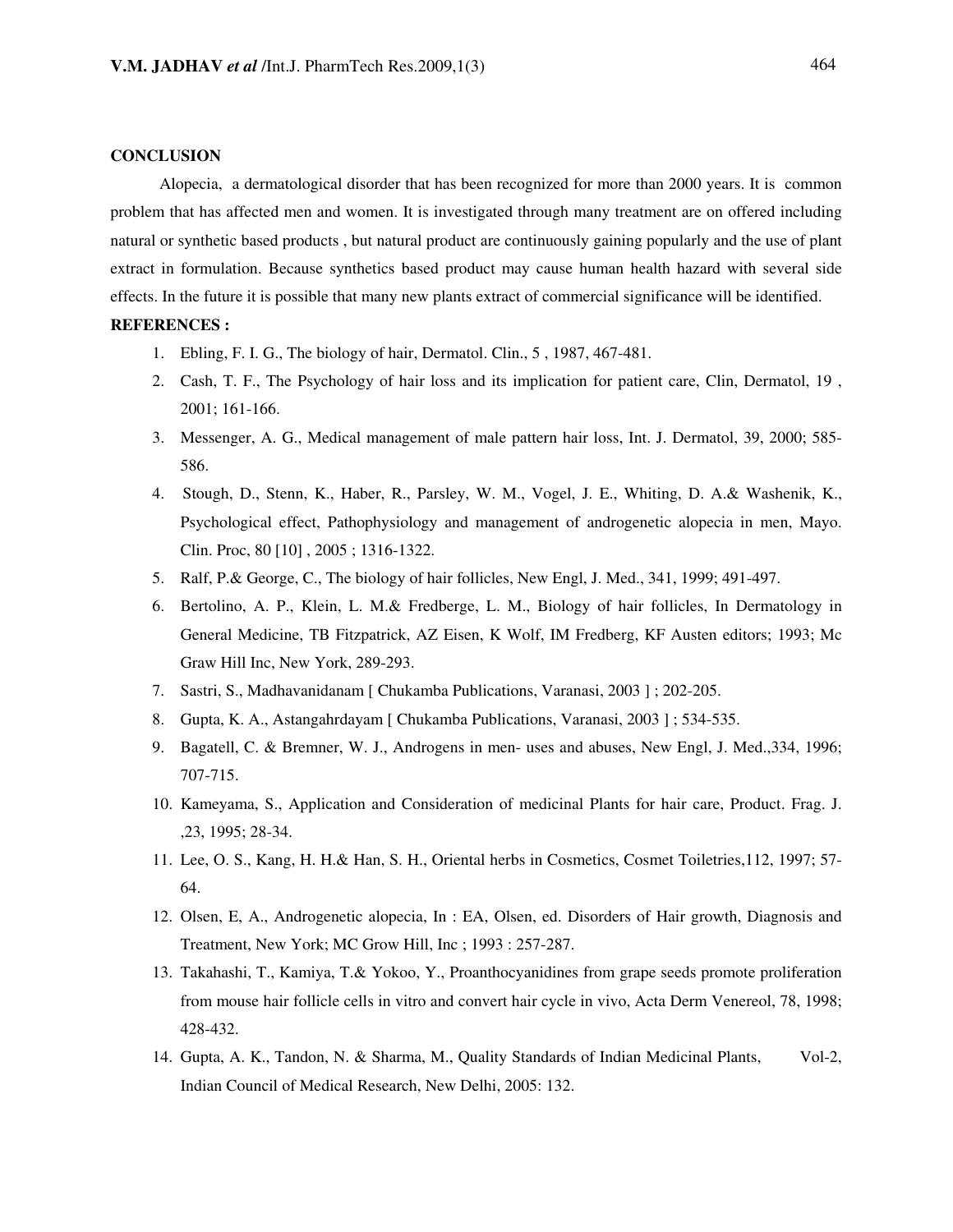- 15. Nadkarni, A. K., India Material Medica, Popular Prakashan Pvt. Ltd., Bombay, 1954: 631.
- 16. Kumar, S., Kumar, V. S., Sharma, A., Shukla, Y. N.& Singh, A. K., Traditional Medicinal Plants in Skin Care, Central Institute of Medicinal and Aromatic Plants, Lucknow; 103.
- 17. Adhirajan, N., Ravikumar, T., Shanmugasundram, N.& Babu, M., In-vivo and in-vitro evaluation of hair growth potential of Hibiscus rosa –sinensis L, J. Ethanopharmacol, 88, 2003 ; 235-239.
- 18. Khare, C. P., Encyclopedia of India Medicinal Plants, Springer-verlag Berlin Heidel berg, New York, 2004: 177.
- 19. Adhirajan, N., Dixit, V. K.& Gowri, C., Development and evaluation of herbal formulation for hair growth, India Drugs, 38 (11), 2001 ; 559-563.
- 20. Hirokatsu, E.& Kitaura, T., Volatile Constituents of Asiasari radix, Koryo, Jorupen oyoli, Seiya Kagaku ni Kansww Toronkai Koen Yoshishu Vol-48, 2004: 7-9.
- 21. Rho, S. R., Park, J. S., Hwang, S. L., Lee, I. H., Chang, S. Y.& Rang, M. H., The hair growth promoting effect of Asiasari radix extract and it's molecular regulation, J. Dermatol Sci, 38, 2005; 89-97.
- 22. Khare, C. P., Encyclopedia of India Medicinal Plants, Springer-verlag Berlin Heidel berg, New York, 2004: 335.
- 23. Orafidiya, L. O., Agbani, E. O., Adelusola, K. A., Lwalewa, E. O., Adebanji, O. A., Adediran, E. A. F.& Agbani, N. T., A study on the effect of essential oil of Ocimum gratissionum Linn, On Cyclophosphamide induced hair loss, International Journal of Aromatherapy, 14 (3), 2004; 119-128.
- 24. Daniel, M., Medicinal Plants Chemistry and Properties, Oxford and IBH Co. Pvt. Ltd., New Delhi, 2006 : 116.
- 25. Matsuda, H., Yamazaki, M., Asanuma, Y.& Kuma, M., Promotion of hair growth by Ginseng radix on cultured mouse vibrissal hair follicles, Phytother. Res, 17, 2003; 797-800.
- 26. Daniel, M., Medicinal Plants Chemistry and Properties, Oxford and IBH Co. Pvt. Ltd., New Delhi, 2006 : 173.
- 27. Inaoka, Y., Fukushima, M.& Kuroda, H., Hair tonics containing aloenin, Jpn. Kokai, Tokkyo koho, 1988, 3: J P 63198615.
- 28. Daniel, M., Medicinal Plants Chemistry and Properties, Oxford and IBH Co. Pvt. Ltd., New Delhi, 2006 : 68.
- 29. Aruoma, O. I., Spencer, J. P.& Rossi, R., An evaluation of the antioxidant and antiviral action of extracts of Rosemary and Provencal herbs, Food Chem. Toxicol, 34, 1996, 449-456.
- 30. Khare, C. P., Encyclopedia of India Medicinal Plants, Springer-verlag Berlin Heidel berg, New York, 2004: 281.
- 31. Garcia, O. J. C., Tenon, M.& Bellido, J., Contact allergy to henna, Int. Arch, Allergy, Appl. Immunol, 114, 1997; 298-299.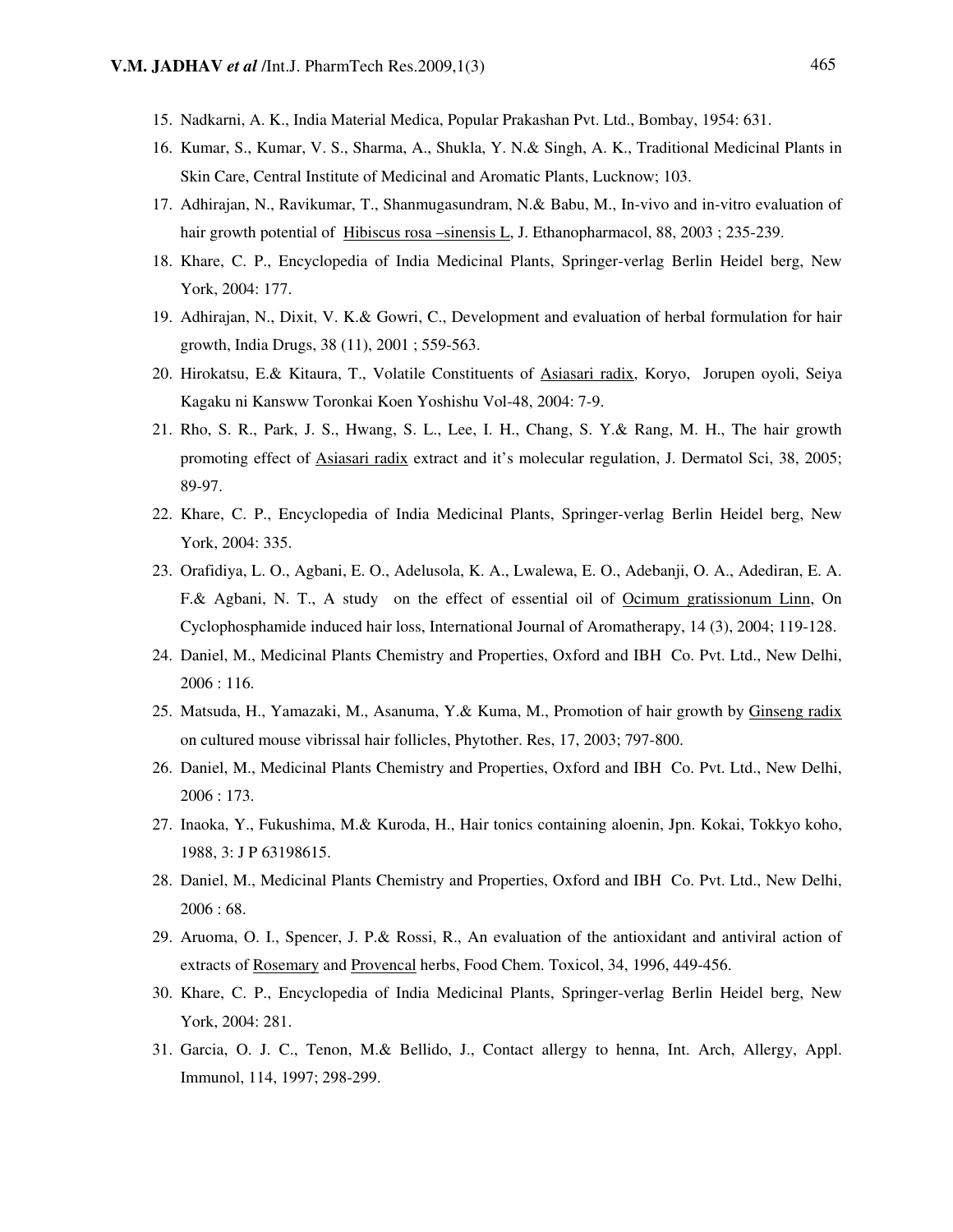- 32. Daniel, M., Medicinal Plants Chemistry and Properties, Oxford and IBH Co. Pvt. Ltd., New Delhi, 2006 : 92.
- 33. Kobayashi, N., Suzuki, R., Koide, C., Suzuki, T., Matsuda, H. & Kubo, M., Effect of leaves of Ginkgo biloba on hair regrowth in C3H strain mice, Yakugaka zasshi, 113, 1993; 718-724.
- 34. Mohammad, A., Earla, R.& Ramidi, R., A new flavonoids from the aerial parts of Tridax procumbens Linn , Fitoterapia, Vol 72, Iss 3, March 2001, 313-315.
- 35. Edeoga, H. O., Okwu, D. E., Mbaebie, B. O., Phytochemical constituents of some Nigeran medicinal plants, Africa, Journal of Biotechnology, Vol 4 [7], July 2005, 685-688.
- 36. The Wealth of India, Vol X, CSIR, New Delhi, 1976, 292.
- 37. Saraf, S., Pathak, A. K. & Dixit, V. K, Hair growth promoting activity of Tridax procumbens, Fitoterapia, 62, 1991; 495-498.
- 38. http://www.mdidea.com/products/herbs extrat/sophoraal/data.html.
- 39. Roh, S. S., Kim, C. D., Lee, M. H., Hwang, S. L., Rang, M. J.& Yoon, Y. K., The hair grow promoting effect of Sophora flavescens extract and it's molecular regulation, J. Dermatol. Sci, 30, 2002; 43-49.
- 40. Kapoor, L. D., Handbook of Ayurvedic Medicinal Plants, CRC. Press, LLC, 1990; 122-123.
- 41. Roy, R. K., Thakur, M., Dixit, V. K., Development and evaluation of polyherbal formulation for hair growth promoting activity, Journal of Cosmetic Dermatology, 6, 2007; 108-112.
- 42. Kapoor, L. D., Handbook of Ayurvedic Medicinal Plants, CRC. Press, LLC, 1990; 175-176.
- 43. Lipi, P., Suryaprakash, B. N., & Pande, M. S., Development and evaluation of herbal formulations for hair growth, E-Journal of Chemistry, Vol-5, No-1, Jan 2008; 34-38.
- 44. Daniel, M., Medicinal Plants Chemistry and Properties, Oxford and IBH Co. Pvt. Ltd., New Delhi, 2006 : 123.
- 45. Daniel, M., Medicinal Plants Chemistry and Properties, Oxford and IBH Co. Pvt. Ltd., New Delhi, 2006 : 122.
- 46. Daniel, M., Medicinal Plants Chemistry and Properties, Oxford and IBH Co. Pvt. Ltd., New Delhi, 2006 :26.
- 47. Kapoor, L. D., Handbook of Ayurvedic Medicinal Plants, CRC. Press, LLC, 1990; 239.
- 48. Ali, M. < IND > [ Singh, Vijender < IND > ] Phhytoconstituents and hair stimulant formulation from Nordostachys jatamansi, 5<sup>th</sup> International congress on Traditional Asian Medicine, Halle [ Saale ] August 2002, 18-24.
- 49. Williamsom, E. M., Major Herbs of Ayurveda, Churchill Livingstone, London, 2002, 126-128.
- 50. Roy, R. K., Thakur, M., Dixit, V. K., Hair growth promoting activity of Eclipta alba in male albino rats, Arch Dermatol Res, 2008, 300; 357-364.
- 51. Daniel, M., Medicinal Plants Chemistry and Properties, Oxford and IBH Co. Pvt. Ltd., New Delhi, 2006 :227.